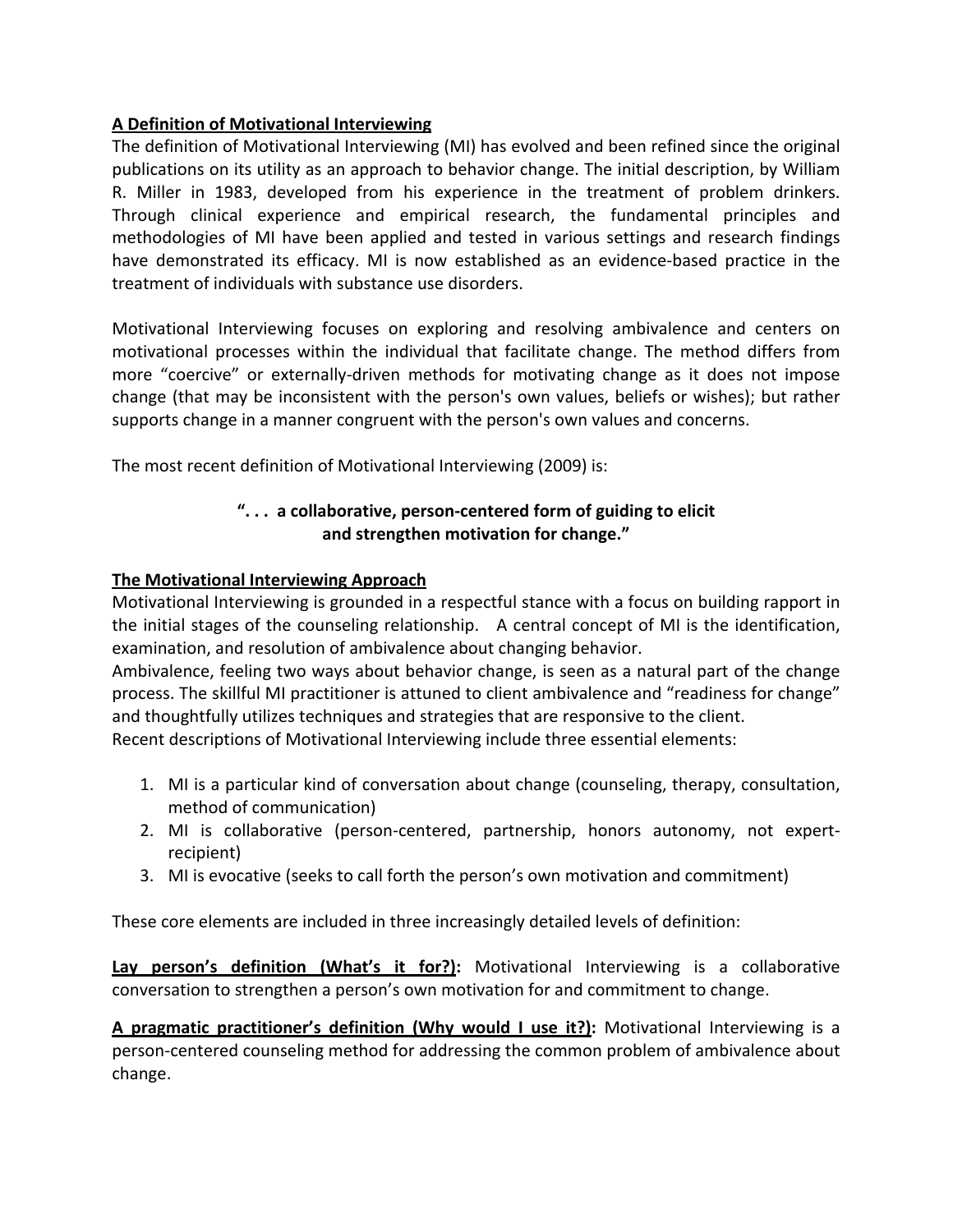**A technical therapeutic definition (How does it work?):** Motivational Interviewing is a collaborative, goal-oriented method of communication with particular attention to the language of change. It is designed to strengthen an individual's motivation for and movement toward a specific goal by eliciting and exploring the person's own arguments for change.

### The "Spirit" of Motivational Interviewing

MI is more than the use of a set of technical interventions. It is characterized by a particular "spirit" or clinical "way of being" which is the context or interpersonal relationship within which the techniques are employed.

The spirit of MI is based on three key elements: **collaboration** between the therapist and the client; **evoking or drawing out** the client's ideas about change; and emphasizing the **autonomy** of the client.

# • **Collaboration (vs. Confrontation)**

Collaboration is a partnership between the therapist and the client, grounded in the point of view and experiences of the client.

This contrasts with some other approaches to substance use disorders treatment, which are based on the therapist assuming an "expert" role, at times confronting the client and imposing their perspective on the client's substance use behavior and the appropriate course of treatment and outcome.

Collaboration builds rapport and facilitates trust in the helping relationship, which can be challenging in a more hierarchical relationship. This does not mean that the therapist automatically agrees with the client about the nature of the problem or the changes that may be most appropriate. Although they may see things differently, the therapeutic process is focused on mutual understanding, not the therapist being right.

# **• Evocation (Drawing Out, Rather Than Imposing Ideas)**

The MI approach is one of the therapist's drawing out the individual's own thoughts and ideas, rather than imposing their opinions as motivation and commitment to change is most powerful and durable when it comes from the client. No matter what reasons the therapist might offer to convince the client of the need to change their behavior or how much they might want the person to do so, lasting change is more likely to occur when the client discovers their own reasons and determination to change. The therapist's job is to "draw out" the person's own motivations and skills for change, not to tell them what to do or why they should do it.

# • Autonomy (vs. Authority)

Unlike some other treatment models that emphasize the clinician as an authority figure, Motivational Interviewing recognizes that the true power for change rests within the client. Ultimately, it is up to the individual to follow through with making changes happen. This is empowering to the individual, but also gives them responsibility for their actions. Counselors reinforce that there is no single "right way" to change and that there are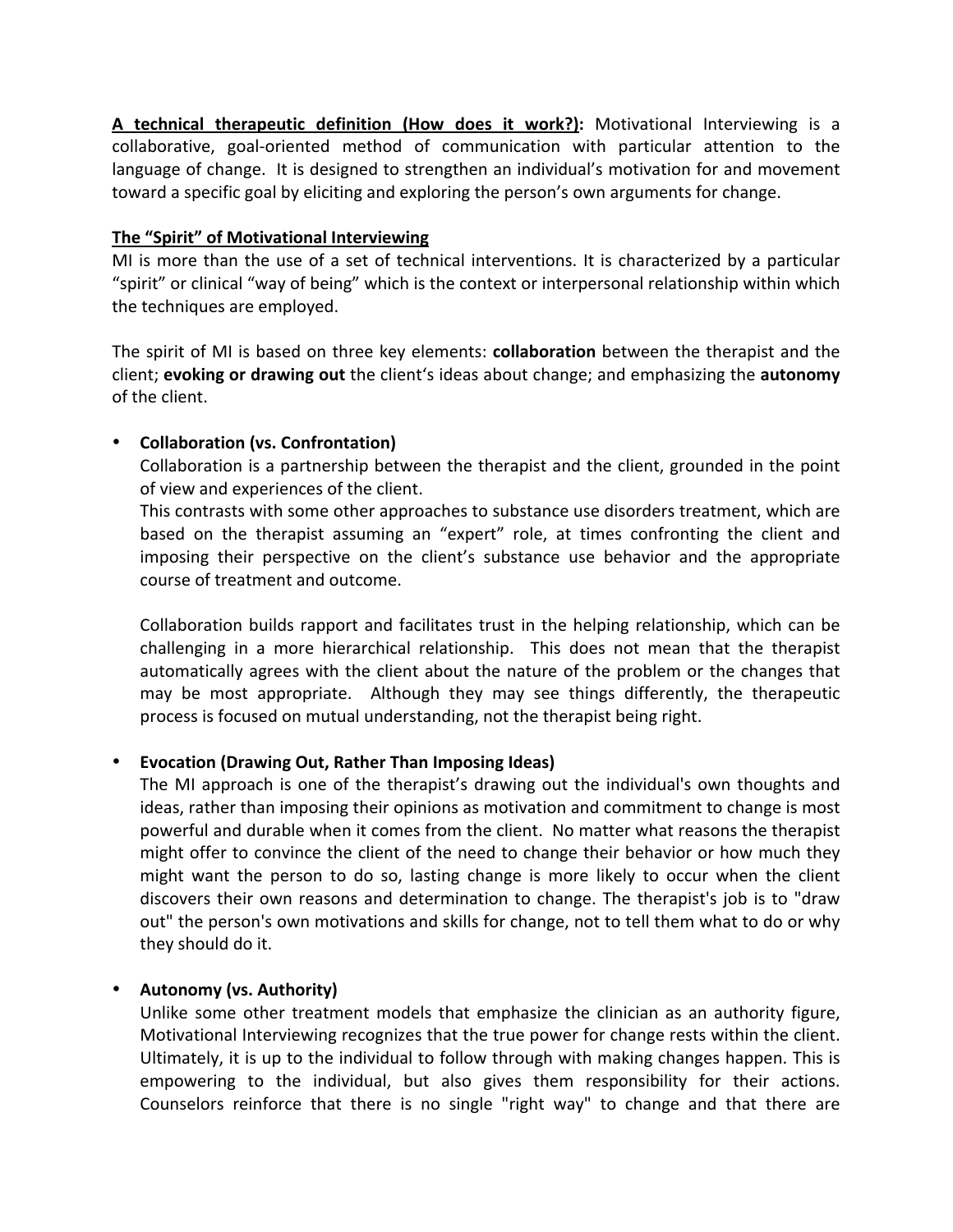multiple ways that change can occur. In addition to deciding whether they will make a change, clients are encouraged to take the lead in developing a "menu of options' as to how to achieve the desired change.

#### **The Principles of Motivational Interviewing**

Building on and bringing to life the elements of the MI "style", there are four distinct principles that guide the practice of MI. The therapist employing MI will hold true to these principles throughout treatment.

### • **Express"Empathy**

Empathy involves seeing the world through the client's eyes, thinking about things as the client thinks about them, feeling things as the client feels them, sharing in the client's experiences. This approach provides the basis for clients to be heard and understood, and in turn, clients are more likely to honestly share their experiences in depth. The process of expressing empathy relies on the client's experiencing the counselor as able to see the world as they (the client) sees it.

### **•** Support Self-Efficacy

MI is a strengths-based approach that believes that clients have within themselves the capabilities to change successfully. A client's belief that change is possible (self-efficacy) is needed to instill hope about making those difficult changes. Clients often have previously tried and been unable to achieve or maintain the desired change, creating doubt about their ability to succeed. In Motivational Interviewing, counselors support self-efficacy by focusing on previous successes and highlighting skills and strengths that the client already has.

#### **Roll with Resistance**

From an MI perspective, resistance in treatment occurs when then the client experiences a conflict between their view of the "problem" or the "solution" and that of the clinician or when the client experiences their freedom or autonomy being impinged upon. These experiences are often based in the client's ambivalence about change. In MI, counselors avoid eliciting resistance by not confronting the client and when resistance occurs, they work to de-escalate and avoid a negative interaction, instead "rolling with it." Actions and statements that demonstrate resistance remain unchallenged especially early in the counseling relationship. By rolling with resistance, it disrupts any "struggle" that may occur and the session does not resemble an argument or the client's playing "devil's advocate" or "yes, but" to the counselor's suggestions. The MI value on having the client define the problem and develop their own solutions leaves little for the client to resist. A frequently used metaphor is "dancing" rather than "wrestling" with the client. In exploring client concerns, counselors invite clients to examine new points of view, and are careful not to impose their own ways of thinking. A key concept is that counselor's avoid the "righting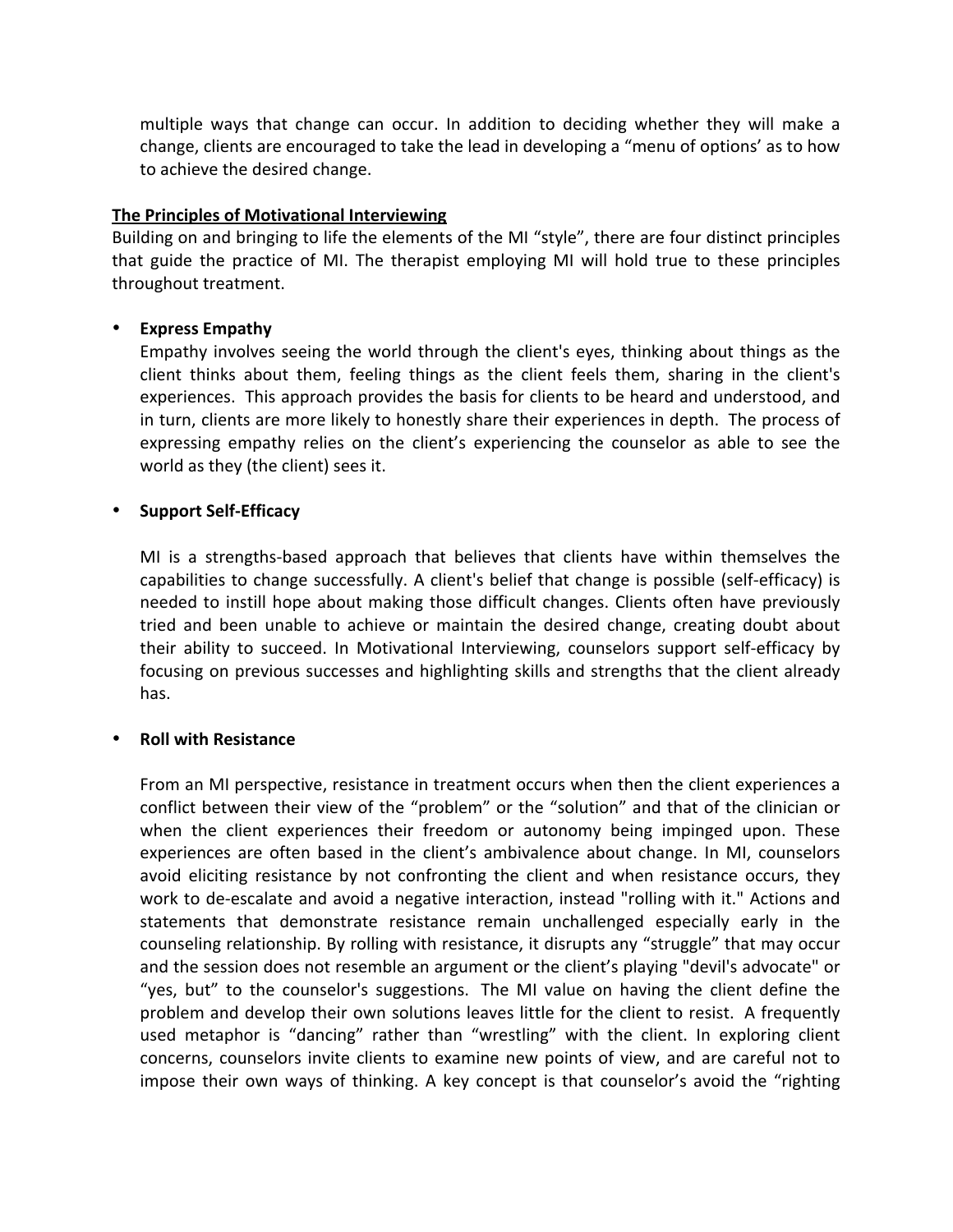reflex", a tendency born from concern, to ensure that the client understands and agrees with the need to change and to solve the problem for the client.

### • **Develop Discrepancy**

Motivation for change occurs when people perceive a mismatch between "where they are and where they want to be", and a counselor practicing Motivational Interviewing works to develop this by helping clients examine the discrepancies between their current circumstances/behavior and their values and future goals. When clients recognize that their current behaviors place them in conflict with their values or interfere with accomplishment of self-identified goals, they are more likely to experience increased motivation to make important life changes. It is important that the counselor using MI does not use strategies to develop discrepancy at the expense of the other principles, yet gradually help clients to become aware of how current behaviors may lead them away from, rather than toward, their important goals.

### **Motivational Interviewing Skills and Strategies**

The practice of Motivational Interviewing involves the skillful use of certain techniques for bringing to life the "MI spirit", demonstrating the MI principles, and guiding the process toward eliciting client change talk and commitment for change. Change talk involves statements or non-verbal communications indicating the client may be considering the possibility of change.

#### **OARS**

Often called micro counseling skills, OARS is a brief way to remember the basic approach used in! Motivational! Interviewing.! **Open" Ended" Questions," Affirmations," Reflections," and" Summaries** are core counselor behaviors employed to move the process forward by establishing a therapeutic alliance and eliciting discussion about change.

- **Open-ended questions** are those that are not easily answered with a "yes/no" or short answer containing only a specific, limited piece of information. Open-ended questions invite elaboration and thinking more deeply about an issue. Although closed questions have their place and are at times valuable (e.g., when collecting specific information in an assessment), open-ended questions create forward momentum used to help the client explore the reasons for and possibility of change.
- Affirmations are statements that recognize client strengths. They assist in building rapport and in helping the client see themselves in a different, more positive light. To be effective they must be congruent and genuine. The use of affirmations can help clients feel that change is possible even when previous efforts have been unsuccessful. Affirmations often involve reframing behaviors or concerns as evidence of positive client qualities. Affirmations are a key element in facilitating the MI principle of Supporting Self-efficacy.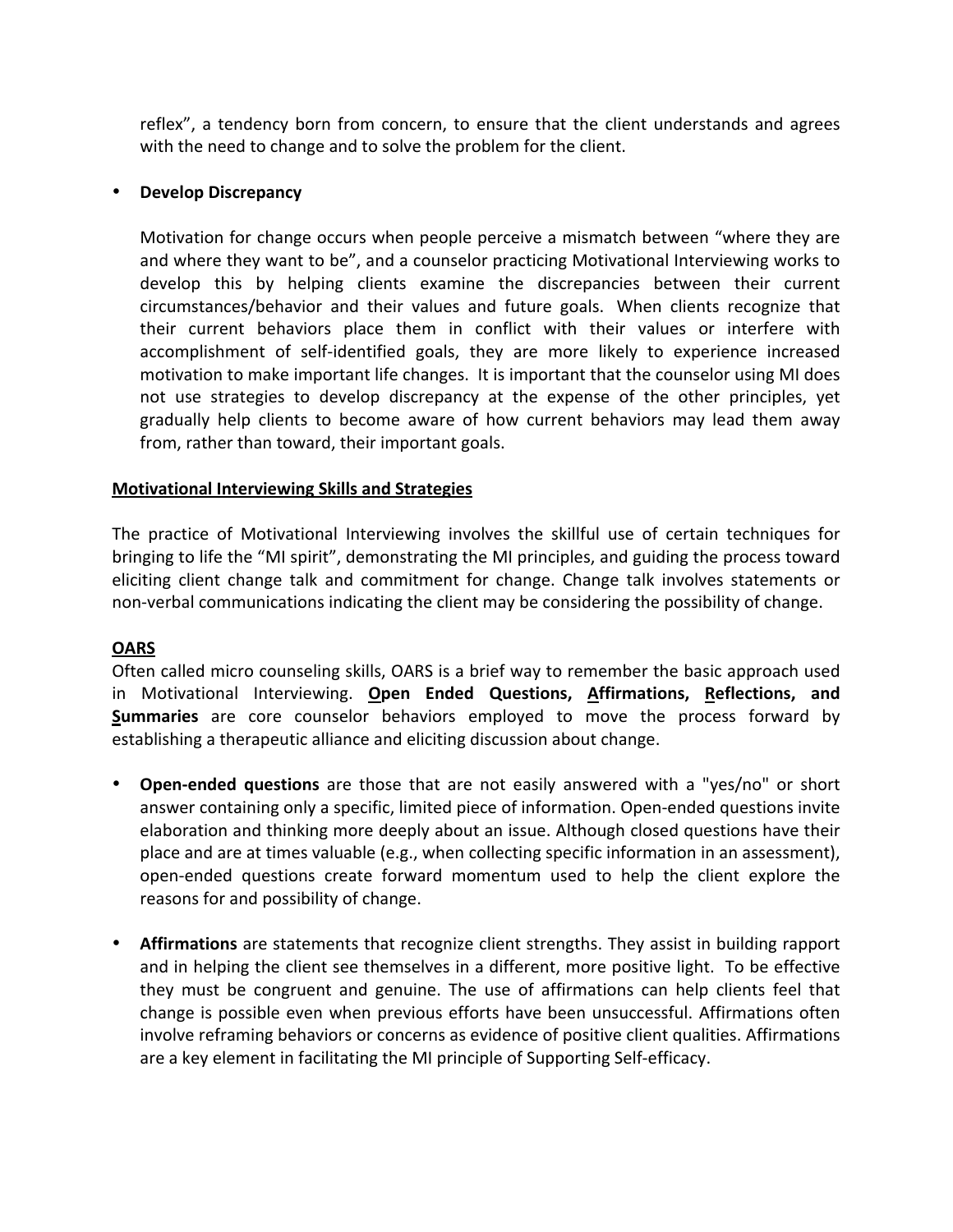- **Reflections** or reflective listening is perhaps the most crucial skill in Motivational Interviewing. It has two primary purposes. First is to bring to life the principle of Expressing Empathy. By careful listening and reflective responses, the client comes to feel that the counselor understands the issues from their perspective. Beyond this, strategic use reflective listening is a core intervention toward guiding the client toward change, supporting the goal-directed aspect of MI. In this use of reflections, the therapist guides the client towards resolving ambivalence by a focus on the negative aspects of the status quo and the positives of making change. There are several levels of reflection ranging from simple to more complex. Different types of reflections are skillfully used as clients demonstrate different levels of readiness for change. For example, some types of reflections are more helpful when the client seems resistant and others more appropriate when the client offers statements more indicative of commitment to change.
- **Summaries** are a special type of reflection where the therapist recaps what has occurred in all or part of a counseling session(s). Summaries communicate interest, understanding and call attention to important elements of the discussion. They may be used to shift attention or direction and prepare the client to "move on." Summaries can highlight both sides of a client's ambivalence about change and promote the development of discrepancy by strategically selecting what information should be included and what can be minimized or excluded.

### **Change Talk**

Change talk is defined as statements by the client revealing consideration of, motivation for, or commitment to change. In Motivational Interviewing, the therapist seeks to guide the client to expressions of change talk as the pathway to change. Research indicates a clear correlation between client statements about change and outcomes - client-reported levels of success in changing a behavior. The more someone talks about change, the more likely they are to change. Different types of change talk can be described using the mnemonic DARN-CAT.

#### **Preparatory Change Talk**

**Desire (I want to change) A**bility (I can change) **Reason (It's important to change) Need (I should change)** 

And most predictive of positive outcome:

# **Implementing Change Talk**

**Commitment (I will make changes)** Activation (I am ready, prepared, willing to change) **Taking Steps (I am taking specific actions to change)**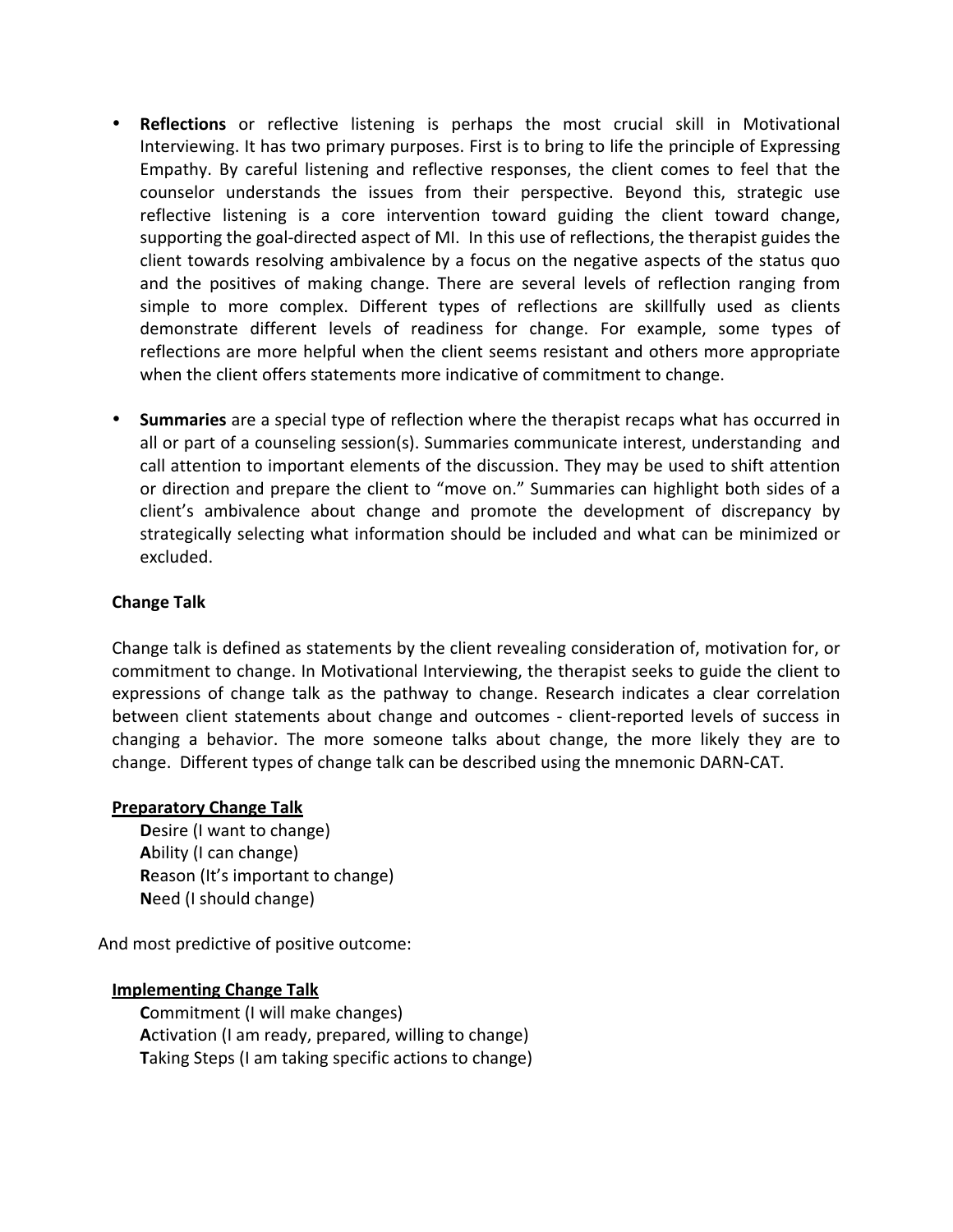### **Strategies for Evoking Change Talk**

There are specific therapeutic strategies that are likely to elicit and support change talk in Motivational Interviewing:

- **1. Ask Evocative Questions:** Ask an open question, the answer to which is likely to be change talk.
- **2. Explore Decisional Balance:** Ask for the pros and cons of both changing and staying the same.
- **3. Good Things/Not-So-Good Things:** Ask about the positives and negatives of the target behavior.
- **4. Ask for Elaboration/Examples:** When a change talk theme emerges, ask for more details. "In what ways?" "Tell me more?" "What does that look like?" "When was the last time that happened?"
- **5. Look Back:** Ask about a time before the target behavior emerged. How were things better, different?
- **6. Look Forward:** Ask what may happen if things continue as they are (status quo). Try the miracle question: If you were 100% successful in making the changes you want, what would be different? How would you like your life to be five years from now?
- **7. Query Extremes:** What are the worst things that might happen if you don't make this change? What are the best things that might happen if you do make this change?
- **8. Use Change Rulers:** Ask: "On a scale from 1 to 10, how important is it to you to change [the specific target behavior] where 1 is not at all important, and a 10 is extremely important? *Follow up*: "And why are you at \_\_and not \_\_\_\_ [a lower number than stated]?" "What might happen that could move you from  $\qquad$  to [a higher number]?" Alternatively, you could also ask "How confident are that you could make the change if you decided to do it?"
- **9. Explore Goals and Values:** Ask what the person's guiding values are. What do they want in life? Using a values card sort activity can be helpful here. Ask how the continuation of target behavior fits in with the person's goals or values. Does it help realize an important goal or value, interfere with it, or is it irrelevant?
- **10. Come Alongside:** Explicitly side with the negative (status quo) side of ambivalence. "Perhaps  $\blacksquare$  is so important to you that you won't give it up, no matter what the cost."